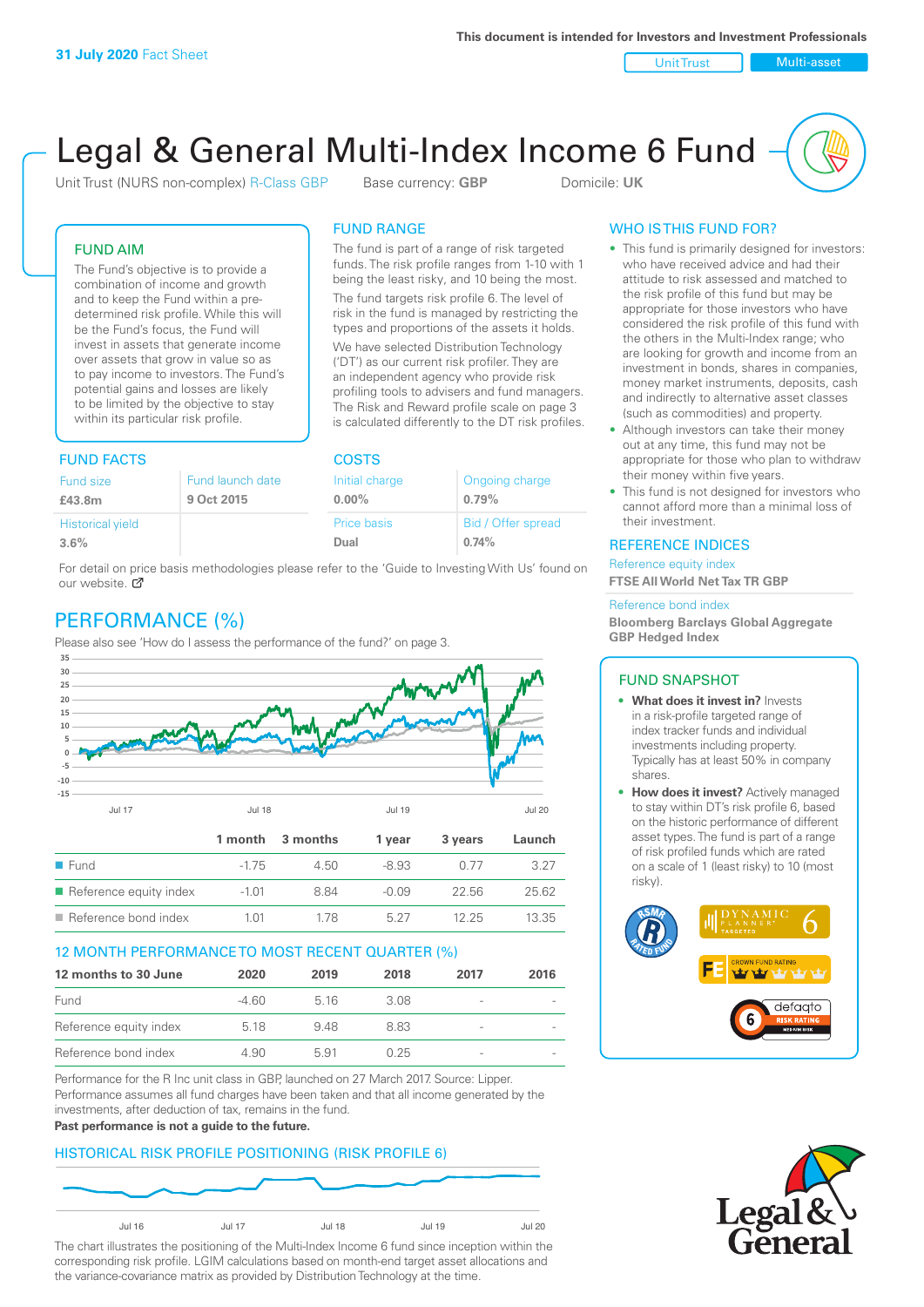# Legal & General Multi-Index Income 6 Fund

Unit Trust (NURS non-complex) R-Class GBP

## PORTFOLIO BREAKDOWN

All data source LGIM unless otherwise stated. Totals may not sum due to rounding.





#### FUND MANAGERS

The fund managers have responsibility for managing the multi-index fund range. They are part of the Multi-Asset Funds (MAF) team in LGIM. This team focuses on designing and managing multi-asset funds that are tailored to match the specific objectives of various client types. The team sits within a wider Asset Allocation team which combines both depth of experience with a broad range of expertise from different fields, including fund management, investment consulting and risk management roles.

# TOP 10 HOLDINGS (%)

| <b>L&amp;G UK Index Trust</b>                                    | 11.4 |
|------------------------------------------------------------------|------|
| iShares UK Dividend UCITS ETF                                    | 7.9  |
| L&G Emerging Markets Government Bond (US\$) Index Fund           | 7.8  |
| L&G Emerging Markets Government Bond (Local Currency) Index Fund | 7.3  |
| L&G High Income Trust                                            | 7.1  |
| L&G Global Emerging Markets Index Fund                           | 5.7  |
| L&G US Index Trust                                               | 5.2  |
| <b>L&amp;G Pacific Index Trust</b>                               | 5.1  |
| L&G European Index Trust                                         | 5.0  |
| L&G Global Listed Infrastructure Index Fund                      | 3.6  |

**Important:** Due to exceptional market conditions, spreads are currently volatile and may be higher than indicated. To see the latest spread visit www. legalandgeneral.com/chargesandfees